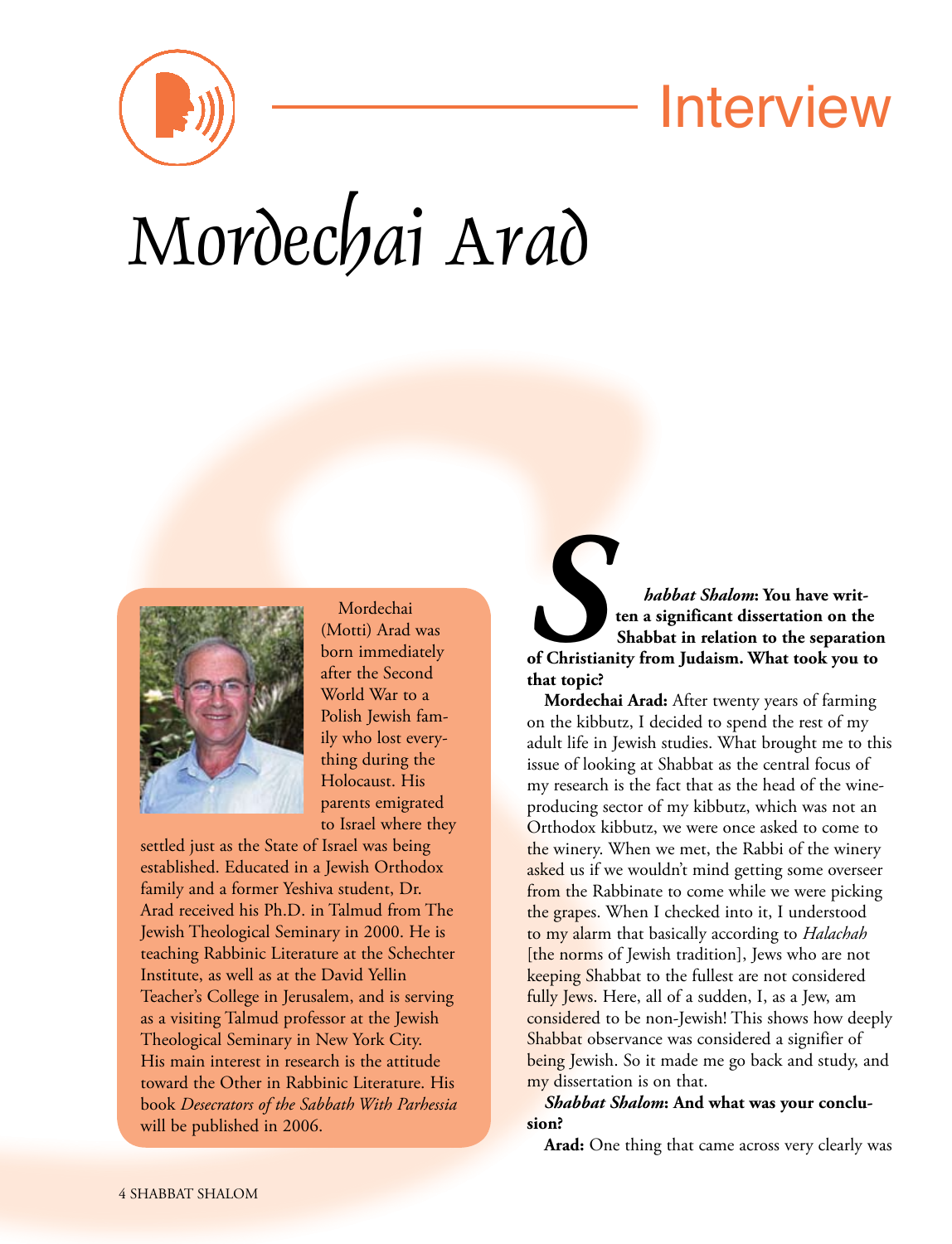that there was a ceremony for people who decided to distance themselves from the Jewish community, and it was by breaking the Shabbat in a brazen way, like demonstrating, and thus saying by one's actions that "I do not belong to you anymore." This was usually done by riding a horse in front of the synagogue on Shabbat. In the sixth century, an independent source (Damascius, a neo-Platonist in Alexandria), not necessarily talking about Christianity, mentions two people, one of them a Samaritan, the other one a Jew, who renounced their religion and joined the Neo-Platonist group. When he talks about the Jew, he says, "Xeno, an Alexandrian, and born a Jew, renounced in public the nation of the Jews in the usual way, riding a white ass through the so-called synagogue on the day of rest." So in the sixth century outside of Israel, it was already known as something the Jews usually did when they wanted to renounce their religion. What caught my eye in this is that we have a group of such stories in the Talmud; one of them was about an agnostic Jew; another one seems to have been about a Christian Jew, and other stories as well—all of which tell the same "ritual" of riding on Shabbat. The one that may concern us here is about a Rabbi by the name of Hannaniah, a nephew of the famous Rabbi Yehoshua of the early second century. Midrash Kohellet Rabba is trying to explain why this great renowned Rabbi had to leave Palestine and move to Mesopotamia. To explain, they tell a story about a spell that was put on him by Christians during his visit to Kafr Nahum, causing him to ride an ass on Shabbat.

When he came back and discussed it with his renowned uncle Rabbi Yehoshua, his uncle advised him to leave and go elsewhere because the spell was still on him.

#### *Shabbat Shalom***: You gave us a quotation from the sixth century. Can you tell us from your research when this phenomenon started?**

**Arad:** From the Jewish side, as long as the people who were Jewish Christians kept Shabbat, they were still part of the community. Even people who worked on Shabbat during the persecutions of Hadrian in 135, when keeping Shabbat was considered a capital crime, were considered Jewish as long as they kept Shabbat when not under duress. However, that time created real incentives for people to deny their Jewish faith, because Jews were not allowed to live in Jerusalem. We know that at that time the Church in Jerusalem transformed into one of the Gentiles. It is hard to believe that all of the Jewish Christians left Jerusalem, and we have no record of such a move; it is more likely that people first pretended as if they work on Shabbat, and gradually many of them were taken by the anti-nomistic ideology of Gentile Christianity. In any case, for a long while you would have neighbours, maybe even your brother, living in the same neighbourhood. The question became practical: How do you live with this person in the same court? Could you then somehow find ways to keep Shabbat when he's around? Or does his being your neighbour prevent you from keeping Shabbat? So this development is happening in the second and third centuries, and is crucial in the parting of the ways. But

only in the fourth century is the break complete.

*Shabbat Shalom***: I can understand from what you say that the more Gentiles entered Christianity, the more they broke the Shabbat, because the first century was a Jewish congregation. The Church was Jewish.**

**Arad:** Exactly, at least it is so in Palestine.

*Shabbat Shalom***: After the destruction of Jerusalem and the second century, more Gentiles came, and more broke the Shabbat.**

**Arad:** Let me refine it a little bit. I would say the following: Palestine has a mix of people. You have pagans here, you have Samaritans here, you even have the remains of the Second-Temple-times sects like the Sadducees, the Essenes, and the Pharisees—the Rabbinic Judaism that developed into Tanaitic and Talmudic Judaism. Now Jewish Christianity seems to be the closest to the Pharisees, that is, to Rabbinic Judaism. Let me give you an example from my research on baptism and Shabbat; the Qumran community would never consider baptising on Shabbat, but the Rabbis did. To my opinion, the Rabbis gave permission to a popular custom which stemmed from the idea that since it is the day of God and the holy day, this was considered the best time to be ritually immersed in the *mikve*. Now, some of the debates that Jesus had with the Jewish intelligentsia were on these issues. What was the meaning of what he was doing on Shabbat? And he was trying to defend himself. He was only healing; he was only helping—he was fulfilling Shabbat. He was not trying to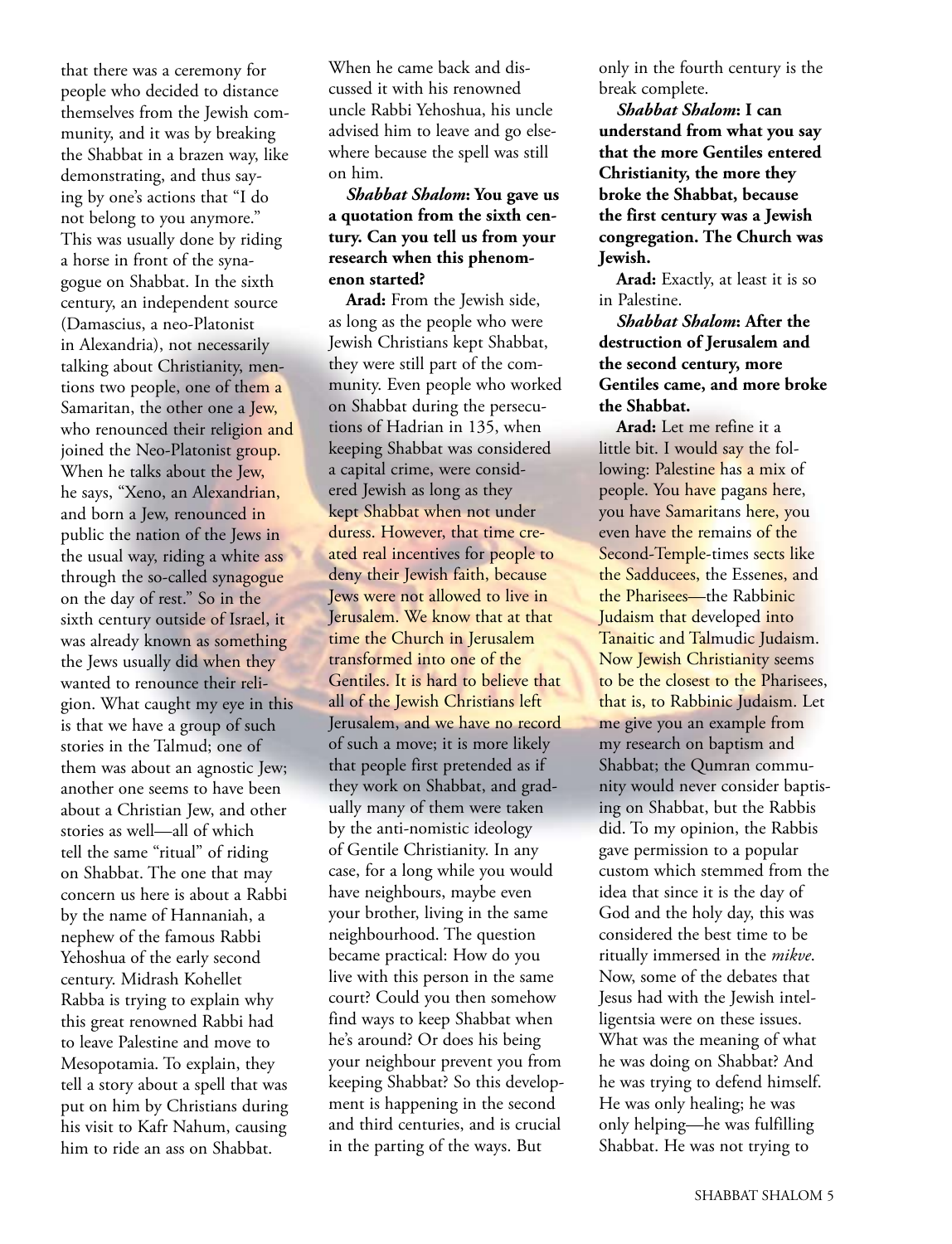say, "I am the master of Shabbat, and I can change it." He never said anything like that. He was defending himself, that he was basically the real interpreter of how to keep Shabbat, which is a Rabbinic concept. Rabbis use the same kind of ideas except that they may have differed from him. So, yes, the groups that were in Palestine—the Samaritans, the Sadducees, the Rabbis—were strict on Shabbat; and there is no reason to believe that Jewish Christians were different from other Jewish groups: they were strict on Shabbat.

Later on, it seems that the issue of Shabbat took over even more so than circumcision, because Shabbat was an overt thing. You could see if a person was keeping Shabbat or not, more than if he were circumcised or not, because every week it would have an effect. So Shabbat observance became basically the major issue of contention. That changed with Gentiles joining.

#### *Shabbat Shalom***: What lesson could Christians and Jews learn from your study and research?**

**Arad**: I would say first of all that the parting of the ways was late: not before the fourth century are we talking about separate communities. So I would say that both groups, Jews and Christians, have to be more humble about their place. It seems like it wasn't so clear until the fourth century who was who. There were Godfearers, you know? There were so many ways for those who believed in this God and saw the Bible, the Old Testament, as their source of inspiration. How exactly each group handled their lifestyle was very open. We saw it in the Second Temple time; and as I just explained, even in the time of the second and third

centuries, as long as people kept their very basic lifestyle in which Shabbat observance seemed to be very central, they were included in the fold. They were not thrown out. Only in the fourth century, it seems like more for political reasons each group wanted to say, "No, we are different than the other group," and thus they made a point of not having the holidays and the weekly meeting day at the same time.

> Shabbat observance became basically the *major* issue of contention.

*Shabbat Shalom***: What can Christians and Jews learn from this study? You said that each one of them has to be humble. Do you have something to add?**

**Arad:** I would say that Shabbat was considered God's holy day for all God-fearing groups during Second Temple time. Shabbat not anything else. In Acts, it was not about the importance of Sunday, and I believe that this is an issue that needs to be discussed some other time. Rather, the deliberate desecration of Shabbat marked the break. In other words, it's not because Sunday somehow gained some importance. Rabbis did not have a problem with some of the fold having another meal or doing something else on Sunday. As long as they didn't break the Shabbat, they could be considered one of the fold. So it seems that only when somebody said, "No! Not any more Shabbat," was there a real break; and this points to the Nicea Convention of 324. I don't think that before then there was a real break. I would end by saying that it seems that even when there

were breakers of Shabbat because of persecution in the second century and even earlier, the people who did that were not considered completely apostates. They would have to wait and see how they behaved when the persecution was over, so a distinction was made between people who broke the Shabbat because of necessity and people who broke the Shabbat because of their ideology.

*Shabbat Shalom***: In that time of separation of Jews and Christians, was it possible for a Jewish Christian—that is, a Jew who believed in Yeshua, kept the Shabbat, and submitted himself to the Torah—to remain in the synagogue?**

**Arad:** This is a very important issue that needs elaboration along with other questions, because we know about the so-called *Birkat haminim* [the curse against the heretics] that was in the *Amidah* [one of the most fundamental prayers in Judaism]. It's also mentioned by the fathers of the Church who blame the Jews for cursing three times a day; and in fact, you find an old text fragment in a *Geniza* in which the *Amidah* had the words "Nazarites"—which is the Hebrew name for Christians. So obviously at some point they were cursed in the synagogue. The question is, What was the impact of that? We do find in the second century a text (*Tosefta Shabbat* 13:5) that tells us of hatred, of animosity, of tension between the groups. The question is, Who are those groups that the Rabbis had in mind? If we take a minimalist approach, it would seem to be the people who knew God and denied Him. In other words, Jewish Christians who stopped keeping the Law of God and denied Him. "They're worse," said R. Tarfon at the end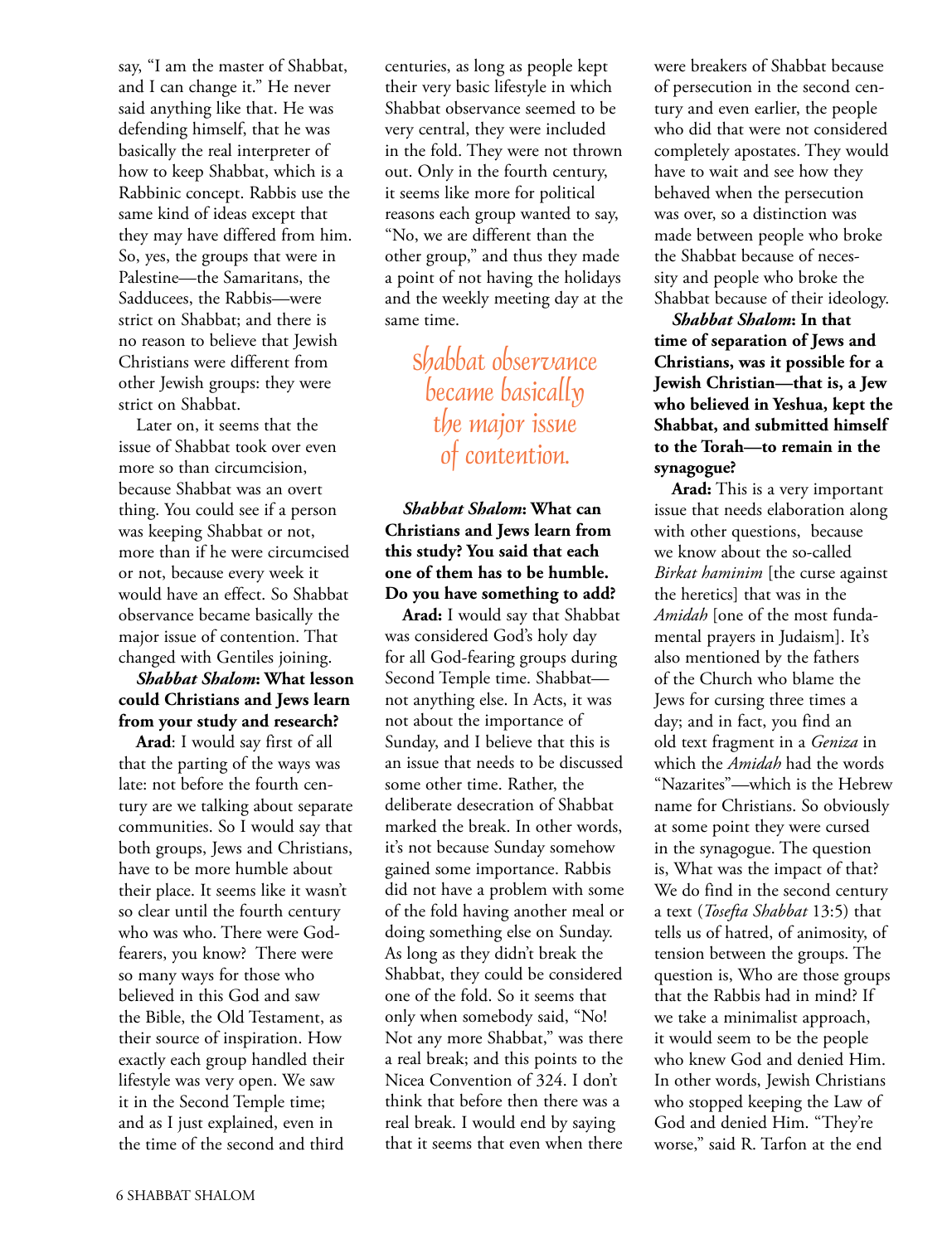of the first century, "than pagans who never knew God and denied him." As a result, he would say, "I would flee to a temple of pagans and not go to these people's houses."

We do have records of a bishop and a Christian community in Lod where Rabbi Tarfon resided. It seems that the Christian community there was of the type of Gentiles. But to answer your question, What about Jews who just believed in Jesus as being the Messiah and wanted to stay in the Jewish fold? You know, like other Jews and like today you have Lubavitch Jews who are Jews and believe that the Messiah came in the figure of Schneerson. Later on, Rabbi Akiva said the same thing about Bar Kochba, that he was the Messiah; so it was not unusual to find or to look for figures, charismatic people, as being potential Messiahs. How would a Jew consider somebody like that? My answer is, "No problem, as long as you do not change the Law, the rules of the game." So I would say, in my opinion, as long as people did not move, either because of force and more so because of ideology, into the nonobservant group of Christianity, they would not have a problem staying. Maybe they would have a problem becoming a prayer leader, but not a participant.

*Shabbat Shalom***: Now, you know the Noachic laws. Can you tell us if you have found some evidence that the law of the Shabbat was part of the Noachic laws?**

**Arad**: The seven Noachic laws. That's an amazing question . . .

#### *Shabbat Shalom***: Because the Shabbat is already found in Genesis.**

**Arad:** I understand what you are saying.

*Shabbat Shalom***: Some people—for example, the Adventists—say the Shabbat belongs to those kinds of laws because it was first given to Adam, and not first to the Jewish people at Sinai. And the Jews today say, "No, the Shabbat is only for Jews."**

**Arad:** That's a wonderful question. I wasn't prepared for it, but I like it. I would say the following: Rabbinic literature talks about the Noachide laws in the tractate of *Sanhedrin* (56a-b). That's where they try to make distinctions between groups and how we should relate to them. The Gentiles, according to that tractate, can have a share in God (salvation as you would call it) if they keep the seven Noachic laws. Now, in Rabbi Akiva's thinking, which became dominant in Tannaitic texts and later became basically the Mishnah, and in the Talmud that followed, there was no place for somebody who did not integrate himself into the Jewish fold through the practice of circumcision and total conversion to keep the Law including that of Shabbat. So the seven Noachide commandments spelled out in the Talmud as the prescription for a righteous Gentile do not include Shabbat observance. It is interesting to note however, that it is entirely the thinking of Rabbi Akiva's academy; but their opponents—Rabbi Ishmael's academy—said that a Gentile who decides to keep the Law is better than a priest who does not. They may have rejected the entire notion of a separate list for Gentiles. Rabbi Akiva's position is not biblical. It is a late development in Rabbinic thinking, as part of the breaking away of the groups that started, as I said, in mid-second century.

*Shabbat Shalom***: From your studies, what was the most crucial and decisive element in the separation? The rejection of the Shabbat or the adoption of the Messiah of Nazareth?**

**Arad:** I think I have already addressed that, but let me put it another way. It wasn't theology, so much as Law, that separated Jews. In Second Temple times, you would have many disputes on almost everything. As long as they had the same calendar, it was fine. When is it impossible to keep together? When one is saying that Passover is on this day, and another one is saying on that day; Shabbat was one day they couldn't change. As a last resort, you couldn't play with Shabbat. It is a day that goes back to creation time. Nobody would say, "No, Shabbat is tomorrow." You could say this about other holidays, but not about Shabbat.

#### *Shabbat Shalom***: In the light of this study, do you think that Christians should observe the Shabbat if they want to be faithful to Yeshuah?**

**Arad:** Who am I to tell people? Who am I? As I said, we have to be humble, I believe. I would not tell my own kids how to live their lives. I would rather say that anybody who observes Shabbat and walks in the streets of Jerusalem in some areas where people are still keeping Shabbat feels the serenity and the calmness that overcomes you. It takes you away from the daily concerns, from dealing with yourself, letting go of everything, and just giving yourself space. I don't think that Sunday became such a day for Christians. When I watch, it seems people need some prohibitions: to put down lines—"No" or "Yes"—in order for that to happen. I cannot see that Sunday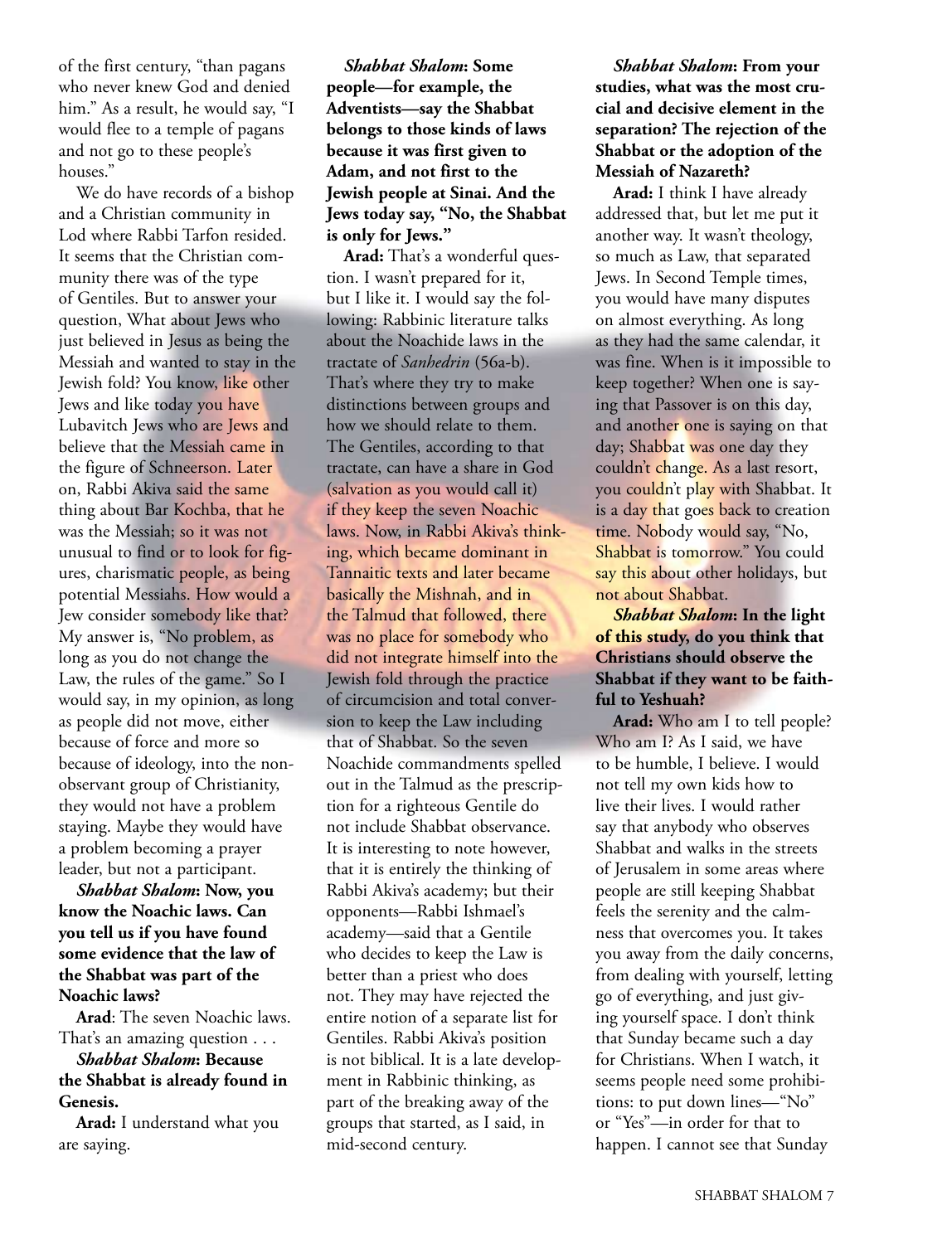could become something like that, and there is no need for a fight between these two days. I would say, Why not bring Shabbat back . . . Why is there a need to take it out of the Bible, to erase it? I don't see how it has to compete with ideas of the resurrection and other issues of theology. I don't understand. We are now beyond those times where everyone had to say, "I have the only right way, and you should shut up or else." We are in other times.

#### *Shabbat Shalom***: How do you perceive Christians who keep the Shabbat?**

**Arad:** Let me put it this way. In my opinion, the fourth century was a time of the hardening of lines that had an effect for maybe fifteen hundred years or until modern times. This idea of, "No! I have the right answers, and you do not; and until you do the way I do, you cannot have salvation." Each group was using more or less the same terminology. As modern people, the fact that I'm sitting here with you, a Jew, a Christian, I don't see the need for such strict lines dividing people. People today do not let themselves be divided like that—by denominations, by decisions of a Pope or a group. We are in a different time, and I believe the mind of the modern person, because of automation, because of privatization, because of what is happening, is also different. I lived on a kibbutz for twenty years, and the kibbutz ceased to be a kibbutz. I still long for that time of community, of *hesed*, of fellowship, and of Shabbat and its original ideas. I mean letting even your animals, let alone your slaves, let alone your own fellows, have a rest. These ideas need to come back. I think, for that reason,

Shabbat has no competition with other days. I don't see a reason why it needs to be settled between a Christian and a Jew like we did after Rabbi Akiva.

#### *Shabbat Shalom***: What can Christians learn from Jews about the Shabbat?**

**Arad:** Today, not much, I believe, because what happened in Judaism is in my eyes terrible. I guess this is what's happening in every religion. You become more and more involved with the details; this I believe is paganism. It's the things, the doing, and leaving out the spiritual side. As I said, I was a kibbutz member. Degania, the first kibbutz, was established in 1908 on the shores of the Sea of Galilee. Now the people who came to Degania were rebellious Jews. You would not consider them Orthodox Jews. They left their *yeshivot*; they left the Galutic Jews. They didn't like the idea of the traditional bent over Jew. They created the *Sabra*, the new Jew. When it came to Shabbat, Shabbat had a tremendous effect on people. Their religion was basically work, work, work, building the country anew. Shabbat was the only time off. People would walk to the Sea of Galilee, have a great time just immersing themselves into that quiet sea, and singing, lots of singing. The only white shirt they must have had, they wore on Shabbat. They had nothing much to eat, but whatever they had, they had on Shabbat; and Shabbat was a real rejuvenation of the soul. And this is mentioned again and again by them. But, of course, the Rabbis condemned them as breakers of all the laws. I do not care for that strict approach.

*Shabbat Shalom***: Can we focus on the biblical Shabbat?**

#### **What can Christians learn from the biblical Shabbat?**

**Arad:** I would go back to the basics: not to make your living. According to the principle of Isaiah 58, you stop walking around, doing your business on Shabbat, talking idle things, but attend to your soul and celebrate Shabbat again as a day of rest and recreation. For example, one thing that I have an issue with Orthodox Judaism today, and my parents who were Orthodox understood it, is how could I, on the only day that I had free time, not travel to see my children? That's the only time that I can see them. Is travelling considered wrong then in our day because you ignite something? *Halachically*, I understand the problems with this. But I see the changes, the tremendous changes of the human condition today, so we have to make some adjustments to *halachah*; but if you keep the basics, not to work, not to worry about money, not to consider yourself the center of things, but rather let go of everyday life and concentrate. Thinking of other people—equality, the issue of social justice that is also very much connected with Shabbat from Deuteronomy 5:13. These ideas have to be central. This is something the modern world needs to learn, especially in post-modern times when so much has been taken away from human dignity and value.

#### *Shabbat Shalom***: How important is Shabbat for the Jewish identity?**

**Arad:** Well, of course, in my opinion, it is crucial. One of the only things that we may have an agreement on among groups here in Israel in our day is the issue of Shabbat. Maybe you heard about Professor Ruth Gabizon and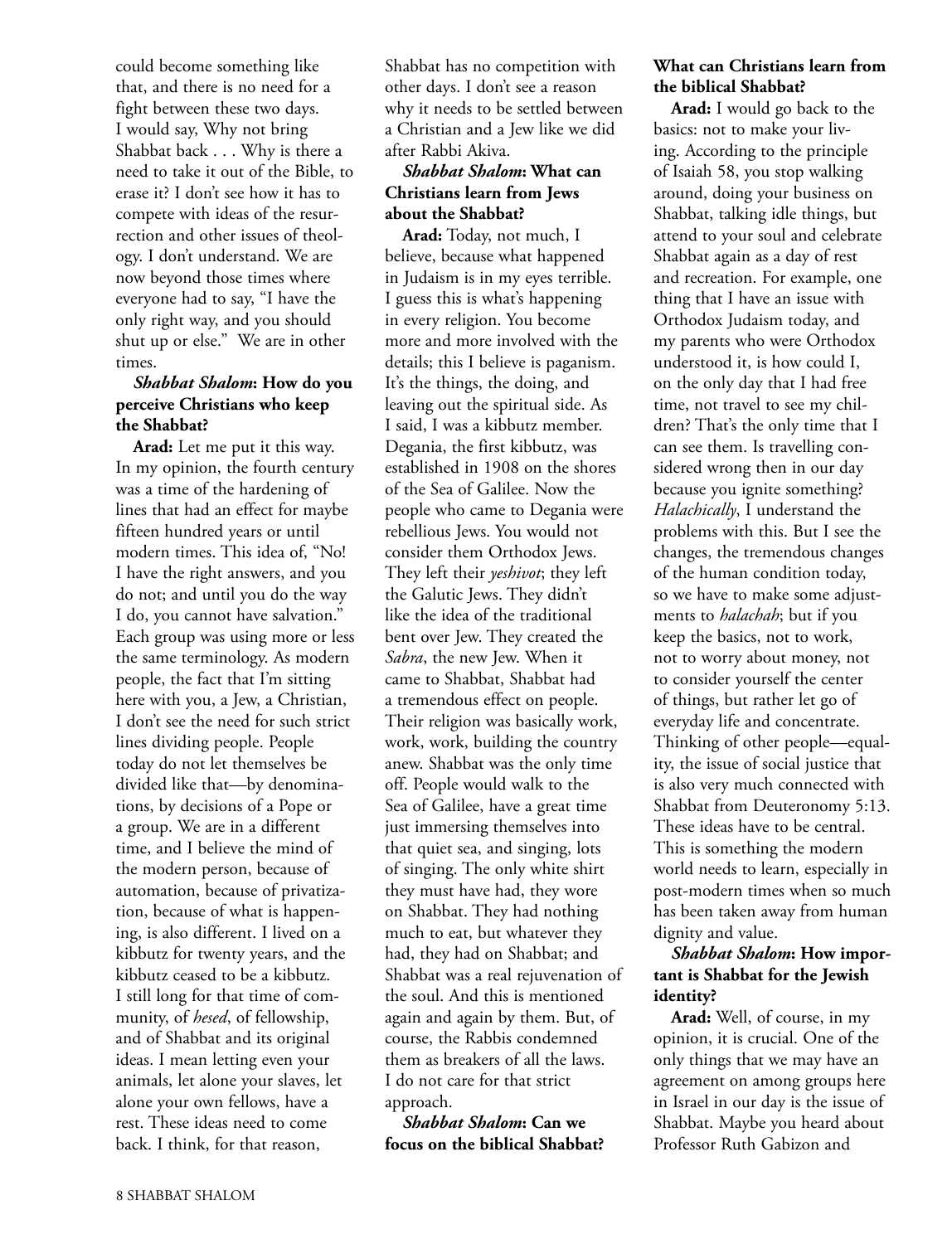Rabbi Meidan trying to come to some joint agreements on how Jewish public life should go on. I, for example, have a problem seeing people eating bread in the streets on *Pesach*. But going back to Shabbat, the same idea. I come from a kibbutz that, because it didn't have many resources, opened the grounds for selling things on Shabbat. Exactly what Nehemiah 13 said not to do. So, I felt betrayed because … just to make another buck or two. No. The Rabbi and Ruth Gabizon, a pronounced secularist, came to an agreement that Shabbat would be enforced as a day of rest in Medinat Israel, and that means that no person would work on Shabbat. That will have a tremendous effect on the public atmosphere in Israel.

#### *Shabbat Shalom***: What is Shabbat for a Jew?**

**Arad:** Shabbat for my parents was a time when my father forgot that he had nothing much in his pocket, because he didn't carry his wallet on Shabbat. He would dress up, and his face would light up. He would forget the trouble he was given in the office by his boss and everything. He was a prince basically. With the little money they had, he built the synagogue in Ramat Gan and was one of the founders of that synagogue. Shabbat was the time when he became a prince. So this is a time of recreation, of rejuvenation, of getting energy—new energy to face the hardships of life again. Now, I don't think that this is something obsolete. Someone said that more than Jews kept the Shabbat; Shabbat kept the Jews. We have this statement, and I really believe it. I think that more than circumcision and more than anything else, it was the weekly rhythm and the Shabbat that kept

us alive as a community; we came as a community and as individuals, and the Shabbat preserved the dignity of the people. It was one day that you were not oppressed by others. So nowadays, it's a different time. We are now a majority in the country. The challenge comes from the opposite. Do you still need it? I say today you need it even more because of all of the temptations: "Here is some more time that you could use and make

### The Shabbat is the only time given in the Ten Commandments.

another fortune." There is this temptation, but this takes away from the humanity of people. So Shabbat is absolutely essential.

#### *Shabbat Shalom***: What makes Shabbat a special experience for you personally?**

**Arad:** Everything I mentioned so far. For me, it's always a time when I recall going with my father to the synagogue early in the morning. I still have the taste of the fish that my mother used to prepare—gefilte fish every Friday. The light would stay on because nobody would turn it off, so I had to find a way to fall asleep. Later on, we used a device that was electric—*shaon Shabbat* [the watch of Shabbat]. Until then, we were so careful about many things. So I long to go back to childhood. For me, Shabbat always brings back mental pictures like that, you know, in addition to study and a great time—great time.

*Shabbat Shalom***: Why does this day have to start at sunset on Friday night and finish at sunset on Saturday night? Is there a theological, spiritual reason? Or perhaps historical reason?**

**Arad:** Well, I didn't spend too much time researching that. The Bible says, "*Meh erev ad erev*" ["From evening until evening"]. It's explicit. And it was always kept this way. Usually a day started with dawn and ended the next dawn, but not when it came to Shabbat. Shabbat, I would say that because *va yehi erev, va yehi boker, yom ha shishi* ["And it was evening, and it was morning, sixth day"], and then *va yechulu ha shamayim veh ha aretz veh kol tsvaam* ["And the heavens and the earth and everything in them was completed"]. So it sounds like the creation starts from evening to evening and so on. The day starts from the evening. But I wouldn't go that far. Because as a scholar I know that the question of when a day starts <mark>dep</mark>ende<mark>d on a</mark> solar versus a lunar calendar, and what we have today is a combination of the two. It is biblical to start at Erev Shabbat and even add to it by quitting work and preparing for Shabbat on Friday.

#### *Shabbat Shalom***: What is the difference between the Shabbat and the other Jewish festivals?**

**Arad:** The Shabbat is the only time given in the Ten Commandments. You do not find any other day mentioned in the Ten Commandments, so it's very basic. That's one thing. The other is in *Kiddush* [consecration], when we make *Kiddush* on the wine, on every holiday; for example, on *Pesach* we say: *mehkaddesh yisrael ve a zmanim* ("Blessed are you God for consecrating Israel and the *zmanim* [the times]"). The idea in the *Kiddush* is that Israel is the one who decides on the times, on the seasons, on the calendar. The only time when we say *mehkaddesh ha Shabbat* ["Sanctify the Shabbat"] without mentioning "Israel" is on Shabbat,